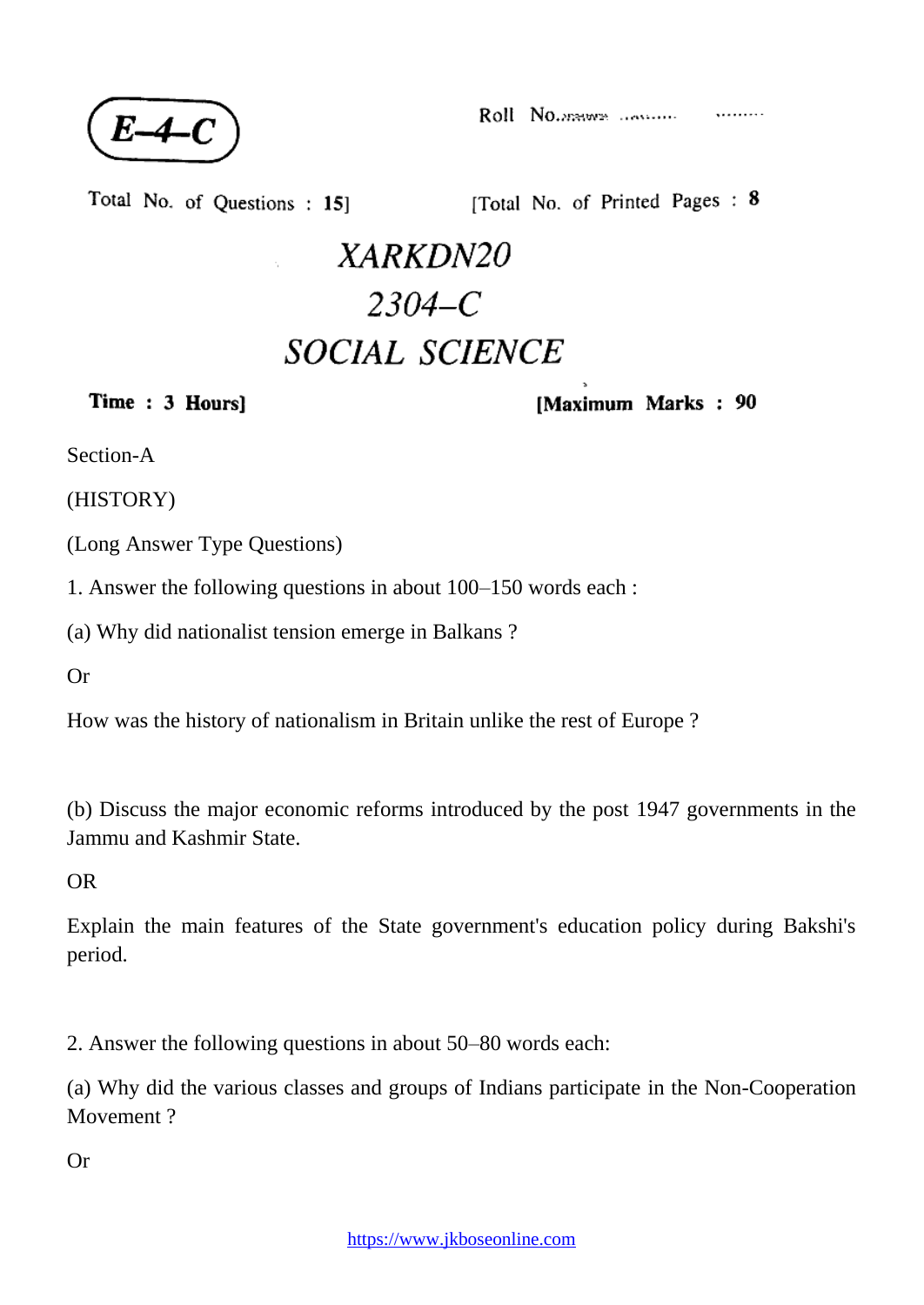What was Simon Commission ? Why did the Indians protest against the Commission ? (b) Explain the causes of the great depression.

Or

Why did industrial production in India increased during the First World War ?

(c) Describe how print culture assisted the growth of nationalism in India.

Or

Martin Luther was in favour of print and spoke out in praise of it. Explain it.

3. Answer the following questions in few words or in few sentences :

(a) Define Allegory,

(b) What are Penny Chap-books ?

(Objective Type Questions)

4. Do as directed :

(i) Jallianwala Bagh Massacre took place on :

(A) 13 April, 1917

(B) 13 April, 1918

(C) 13 April, 1919

(D) 13 April, 1920

(Choose the correct answer)

(ii) Rinderpest arrived in Africa in :

(A) late 1690's

(B) late 1790's

(C) late 1890's

(D) late 1990's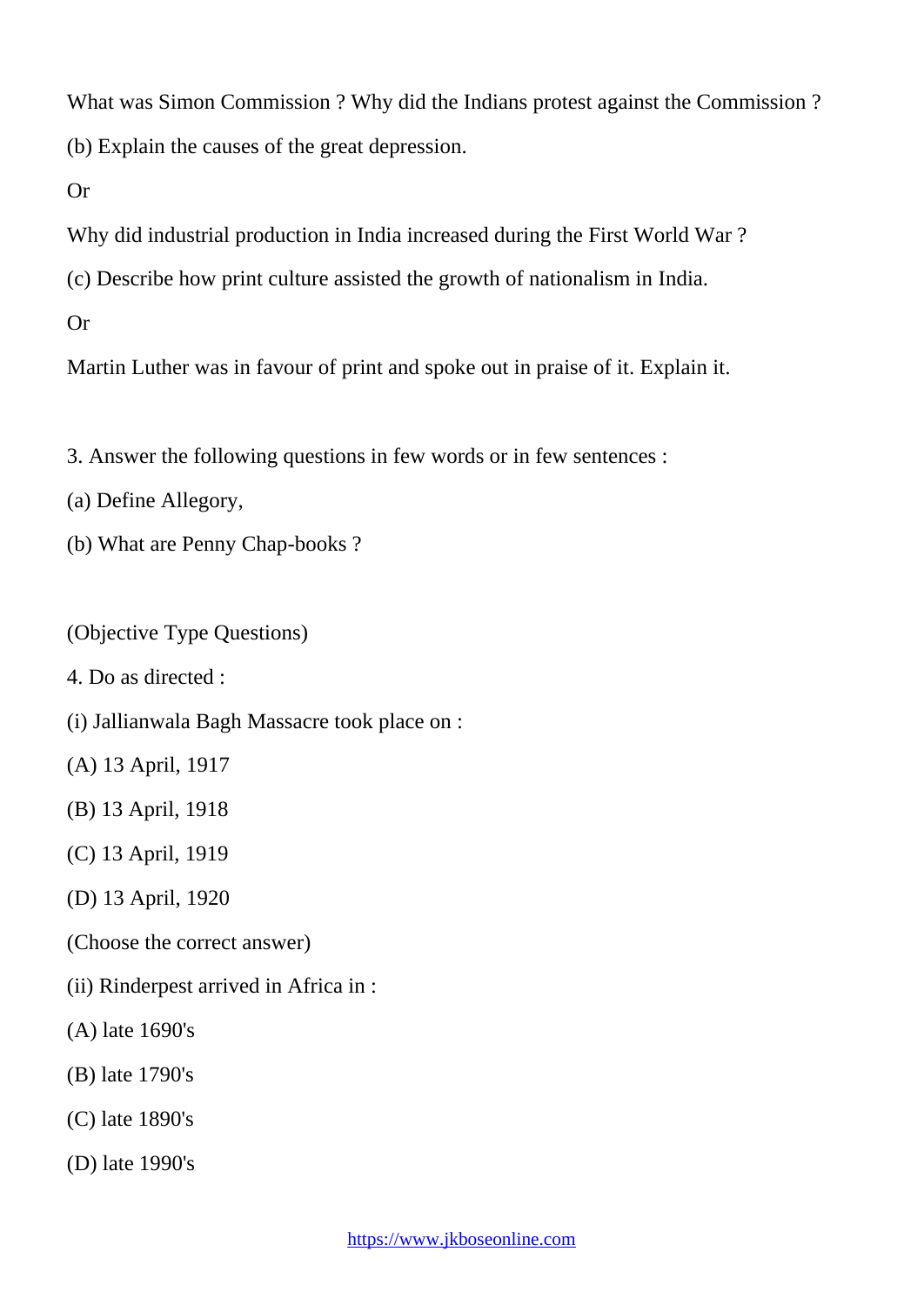(Choose the correct answer)

(iii) The fly shuttle was used for ……………

(Fill in the blank)

(iv) The art of beautiful and stylish writing is called calligraphy.

(True or False)

Section-B

(GEOGRAPHY)

(Long Answer Type Questions)

5. Answer the following questions in about 100–150 words each :

(a) What is resource planning ? Discuss in detail its various stages.

Or

Technical and economic development has led to more consumption of resources. How?

(b) Discuss the initiative taken by the government to ensure increase in agricultural production in India.

Or

Describe the geographical conditions required for the growth of rice.

(Short Answer Type Questions)

6. Answer the following questions in 50–80 words each :

(a) Describe the major factors which are responsible for soil formation

Or

What are biotic and abiotic resources ? Give some examples.

(b) Why do you think that solar energy has bright future in India ?

Or

Why do we need to conserve mineral resources ?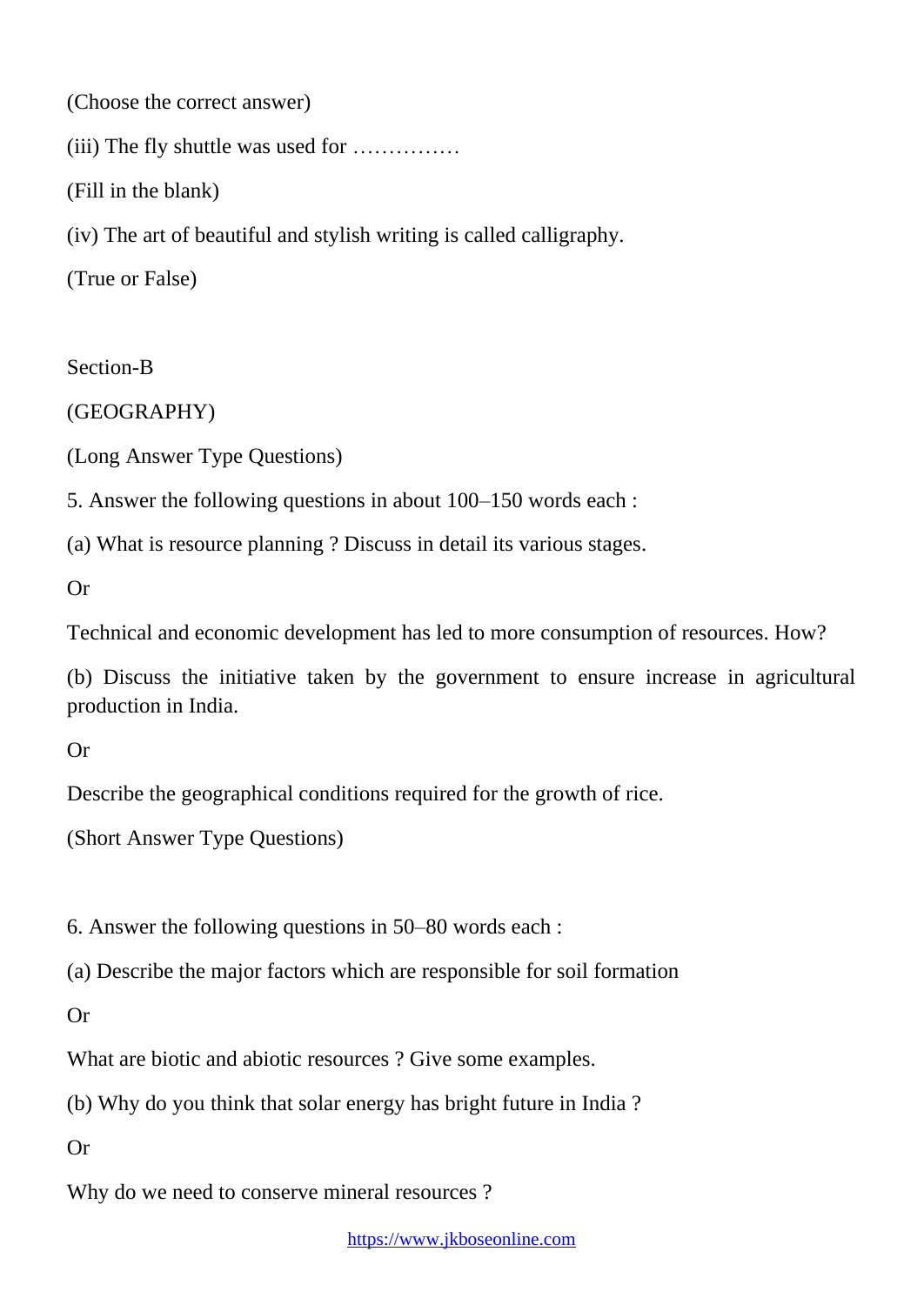(c) Why are means of transport and communication called the life lines of a nation and its economy ?

Or

Trace the importance of border roads.

(Very Short Answer Type Questions)

- 7. Answer the following questions in few words or in few sentences :
- (a) Why are farmers committing suicides in several states of the country ?
- (b) Industries pollute the environment. List one instance of it.

(Objective Type Questions)

- 8. Do as directed :
- (i) The soil most spread over in Deccan Plateau is :
- (A) Alluvial Soil
- (B) Black Soil
- (C) Laterite Soil
- (D) Red Soil
- (Choose the correct answer)
- (ii) India is the largest producer of:
- (A) Tea
- (B) Coffee
- (C) Cotton
- (D) Rice
- (Choose the correct answer)
- (iii) The first cotton textile mill was established at Mumbai in

(Fill in the blank)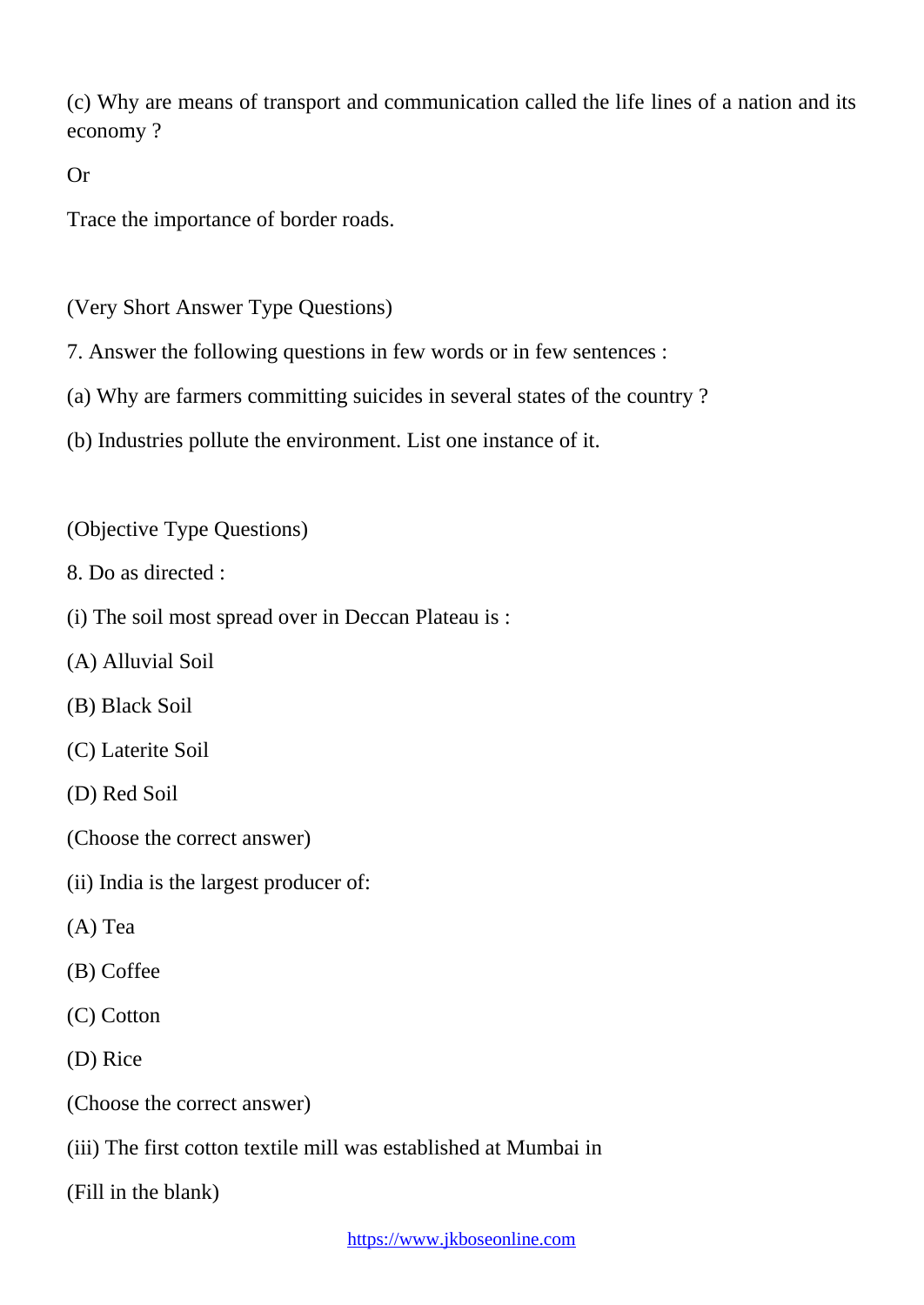(iv) A Hinterland is an area which serves a port for its internation trade.

(True or False)

Section-C

(POLITICAL SCIENCE)

(Long Answer Type Questions)

9. Answer the following questions in about 100-120 words each :

(a) What are the different forms of power sharing in modern democracies ? Give an example of each of these. https://www.jkboseonline.com

Or

State one prudential reason and one moral reason for power sharing with an example.

(b) What makes India a Federal country ? Discuss.

OR

Identify the main difference between a federal form of government and a unitary one.

(Short Answer Type Questions)

10. Answer the following questions in about 50–80 words each :

(a) What is the status of women's representation in India's legislative bodies ? Explain with examples.

Or

Caste inequalities are still continuing in India. How ?

(b) Describe the main features of a political party.

Or

How can parties be reformed ? Suggest measures.

(c) How does democracy produce an accountable, responsive and legitimate governments?

Or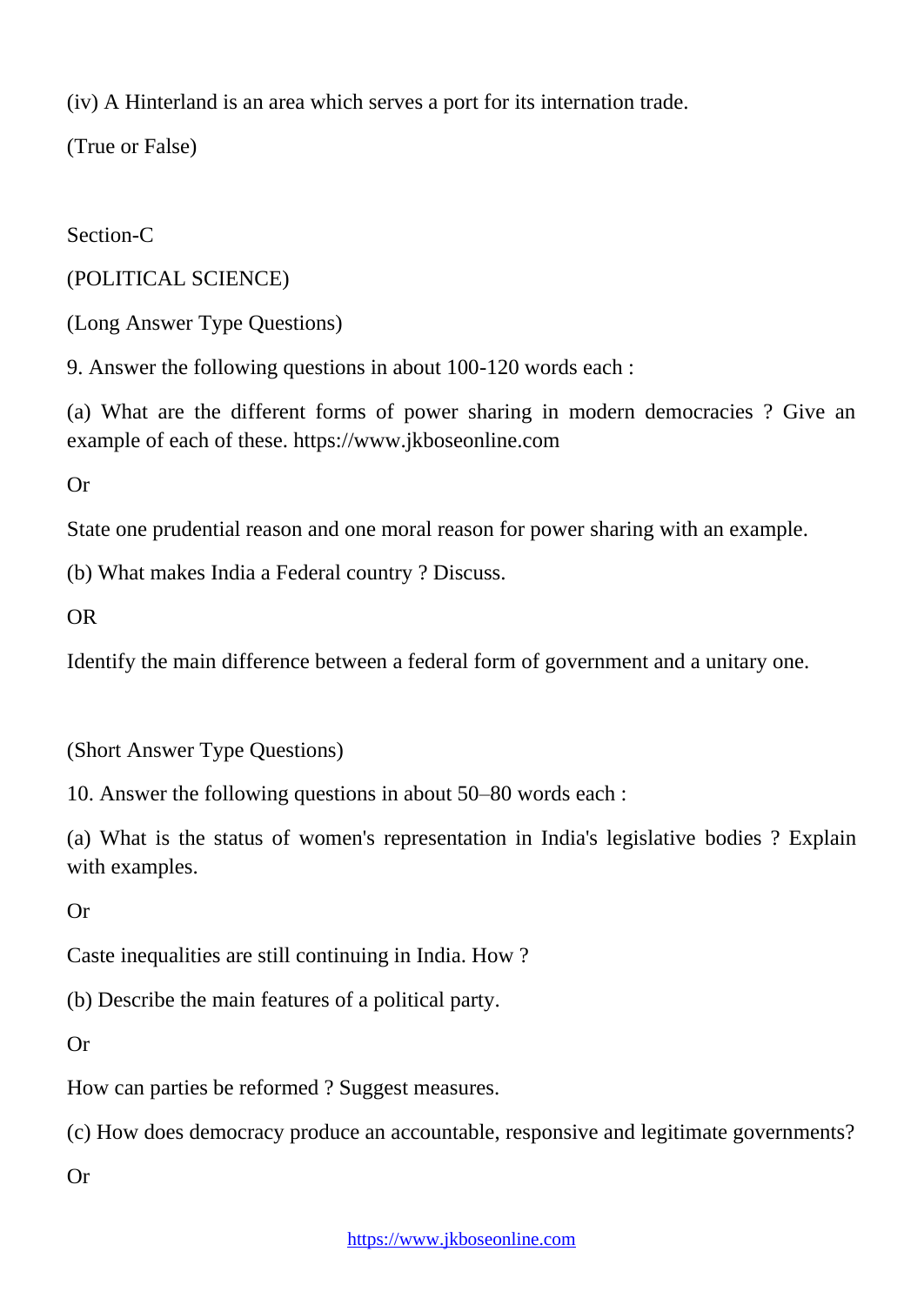What are the conditions under which democracies accommodate social diversities?

(Very Short Answer Type Questions)

11. Answer the following questions in few words or in few sentences :

(a) Give two demerits of democracy.

(b) What is the total number of Legislative Assembly seats in the

Union Territory of Jammu and Kashmir ?

(Objective Type Questions)

12. Do as directed :

(i) Belgium was declared independent in :

(A) 1830

(B) 1842

(C) 1836

(D) 1838

(Choose the correct answer)

(ii) Women's participation in public life is very low in :

(A) Norway

(B) Sweden

(C) Finland

(D) India

(Choose the correct answer)

(iii) 75% seats are reserved in local governments for women in India.

(True or False)

(iv) The national parties recognized by the Election Commission of India has recognized include BJP, CPI and ...........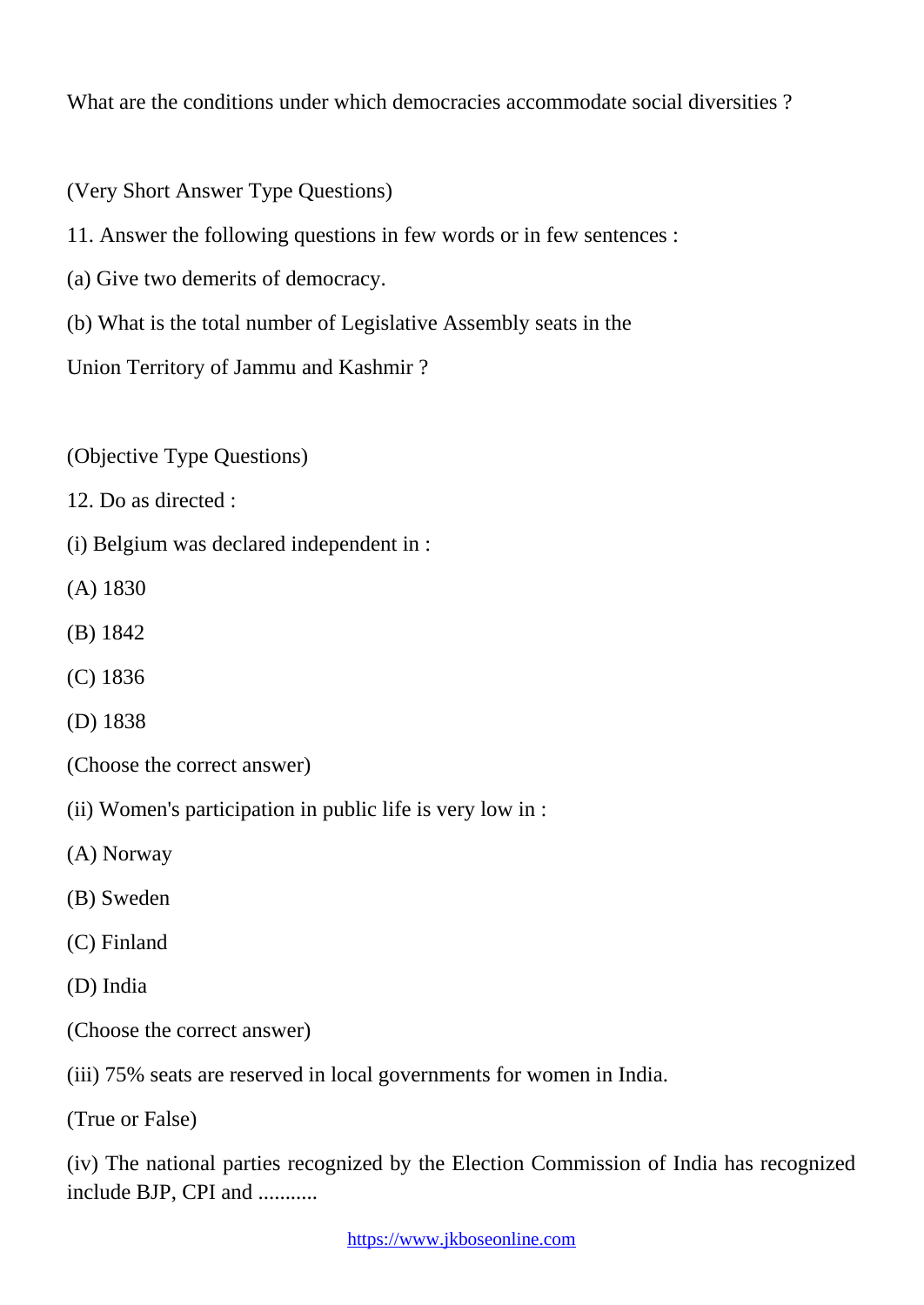(Fill in the blank)

Section-D

(ECONOMICS)

(Long Answer Type Questions)

13. Answer the following questions in about 100–150 words each :

(a) Discuss the economic importance of primary sector in Jammu and Kashmir Union Territory.

Or

Describe the main mineral resources of Jammu and Kashmir Union Territory

(b) Explain the hurdles in economic development of Jammu and Kashmir.

Or

Write a detailed note on handicrafts and handlooms of Jammu and Kashmir.

(Very Short Answer Type Questions)

14. Answer the following questions in few words or in few sentences :

(a) How can employment potential in Jammu and Kashmir be increased ?

(b) Name the places of religious pilgrimage in Jammu and Kashmir.

(Objective Type Questions)

15. Do as directed :

(i) The share of primary sector in GSDP of Jammu and Kashmir is :

- (A) 19%
- (B) 21%
- (C) 23%
- (D) 25%